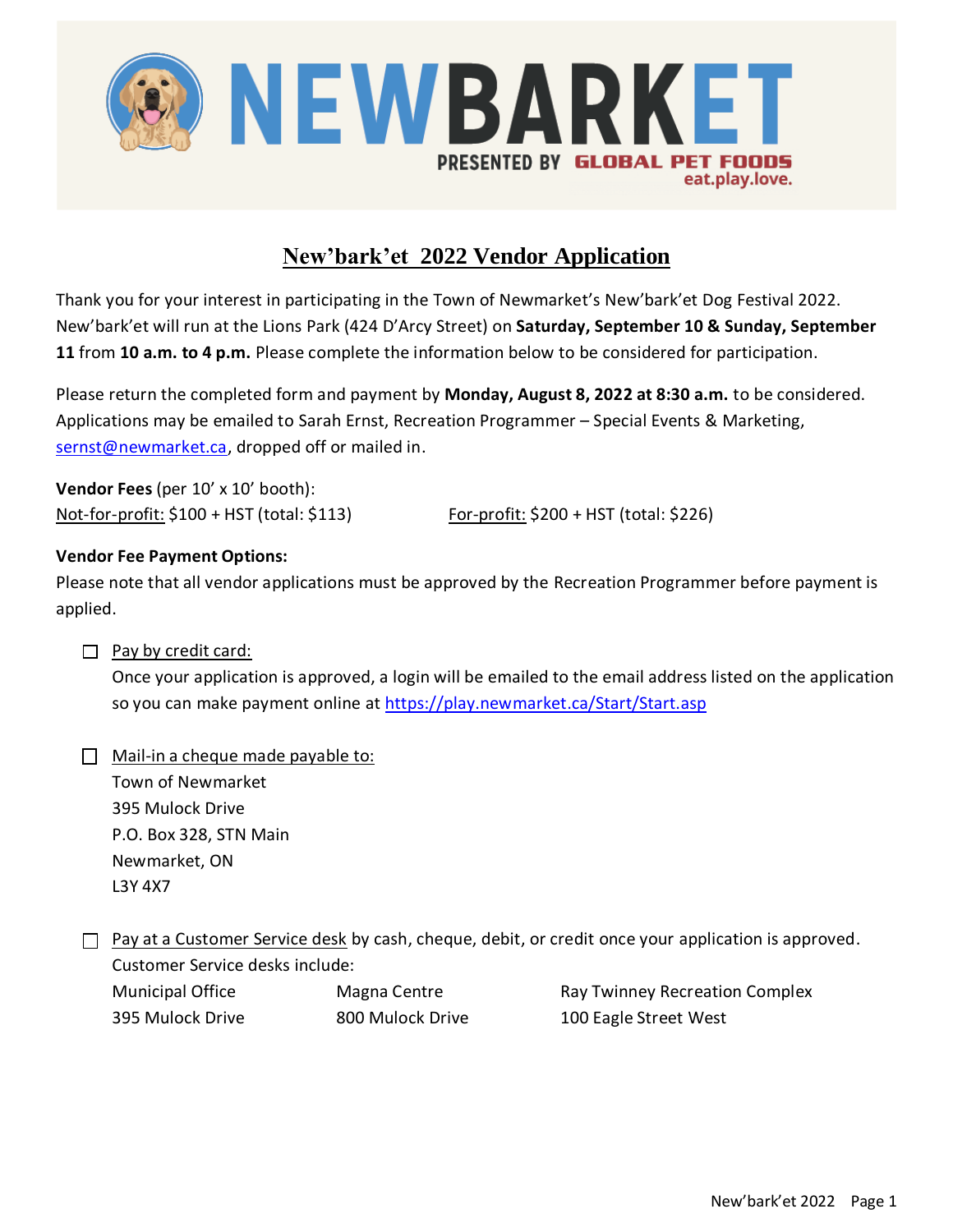#### **Applicant Information**

| Postal Code: <u>__________</u>                    | Phone:___________________ |  |
|---------------------------------------------------|---------------------------|--|
| Day of Event Contact: ___________________________ |                           |  |

Please describe what activities and/or interactive activations (something that engages customers at your booth) you will be doing within your display space. (e.g. selling items, give a-ways, contests, photo booth, playing music, etc.)

Are you planning on giving away or selling any food or drink to humans at the event? (If you are providing food or drink of any kind you must comply with the requirements of York Region Public Health and submit a Special Event Vendor Form as well as provide proof of liability insurance, naming the Town of Newmarket as an additional insured up to the amount of \$2,000,000.

What type of vending space will you will be providing? (Example: tent, truck, trailer, table, chairs, cart, generator etc.) Please be aware that if you are bringing a food truck or cart that you will need to fill out a separate application and permit fee is required in addition to the for-profit vendor fee. If your vending space is larger than 10' x 10', please indicate the dimensions below.

Do you require multiple spaces? (one space is 10'x10') If so, how many booths would you like and would you like them side by side or spread out? (One vendor fee is charged per space)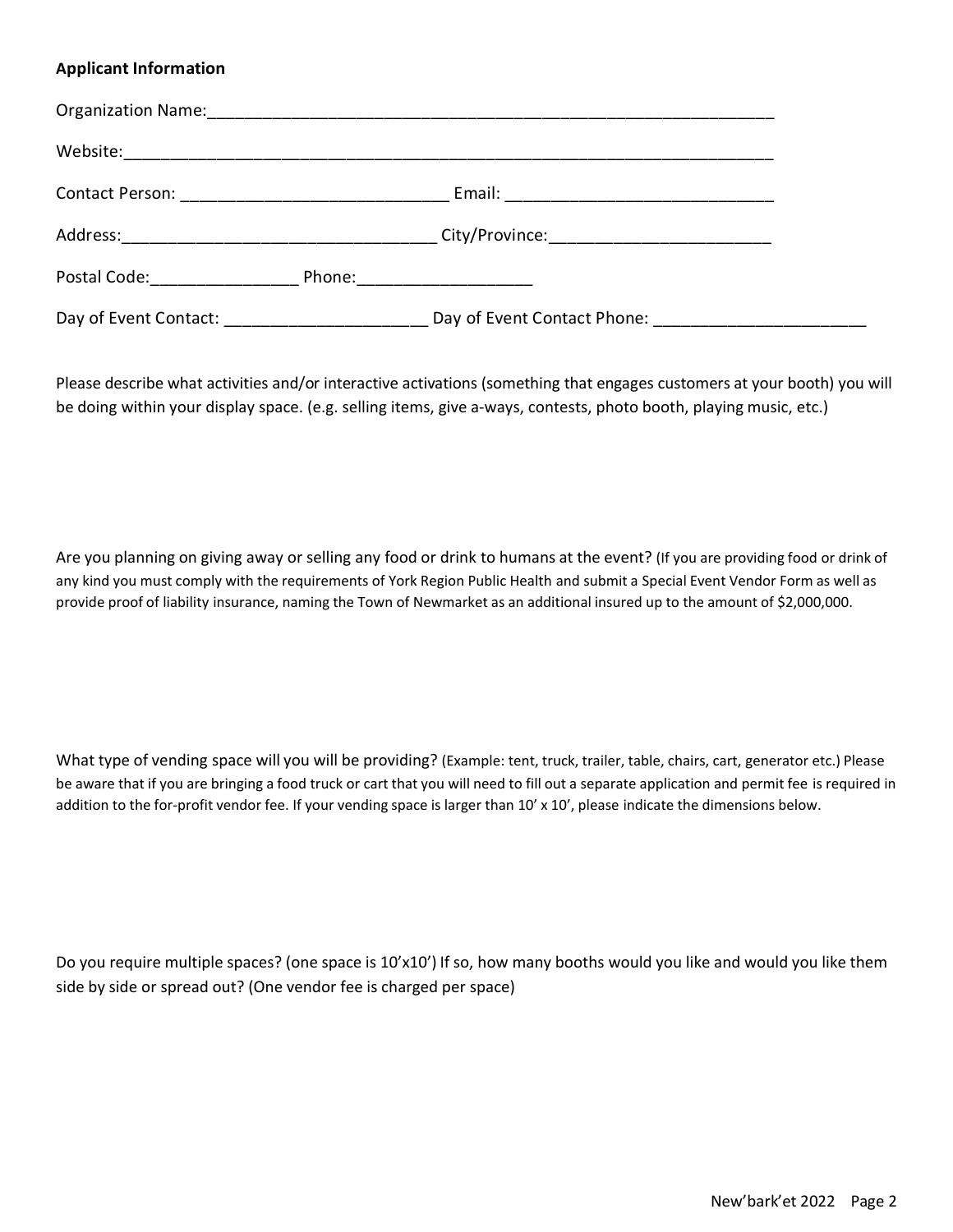Do you require any other specific needs or require a specific location? (i.e. water, close proximity to washrooms, accessible parking etc.) \*Please note that needs and locations cannot be guaranteed but we will try our best to accommodate. Hydro is not available for this event.

In efforts to adjust the event footprint and to decrease the congestion along Church Street for customers, please answer the following questions about your vending setup:

1. Does your setup need to be on pavement or would you be able to setup partially on grass?



#### **Pavement only Grass would be acceptable**

2. Is it necessary for you to drive directly to your vending space to setup/tear down or would you be able to carry/use a dolly to move your supplies to your booth location? Volunteers will be available during the load-in and tear down times to assist. Please circle:



### **Must be able to drive to booth Carry/use a dolly to move supplies to booth**

3. Will you be inviting customers into your booth space or will you be setting up a table at the front of your booth and serving customers from there? Please note, if you are setting up partially on grass and serving from a front display, you may have a curb part way through your booth, after your front display table. Please circle the option that best reflects your booth setup:





10' back of booth

**Display Area** 

Grass Curb

# **Overnight security will be provided by the Town of Newmarket on Friday, September 9 and Saturday, September 10.**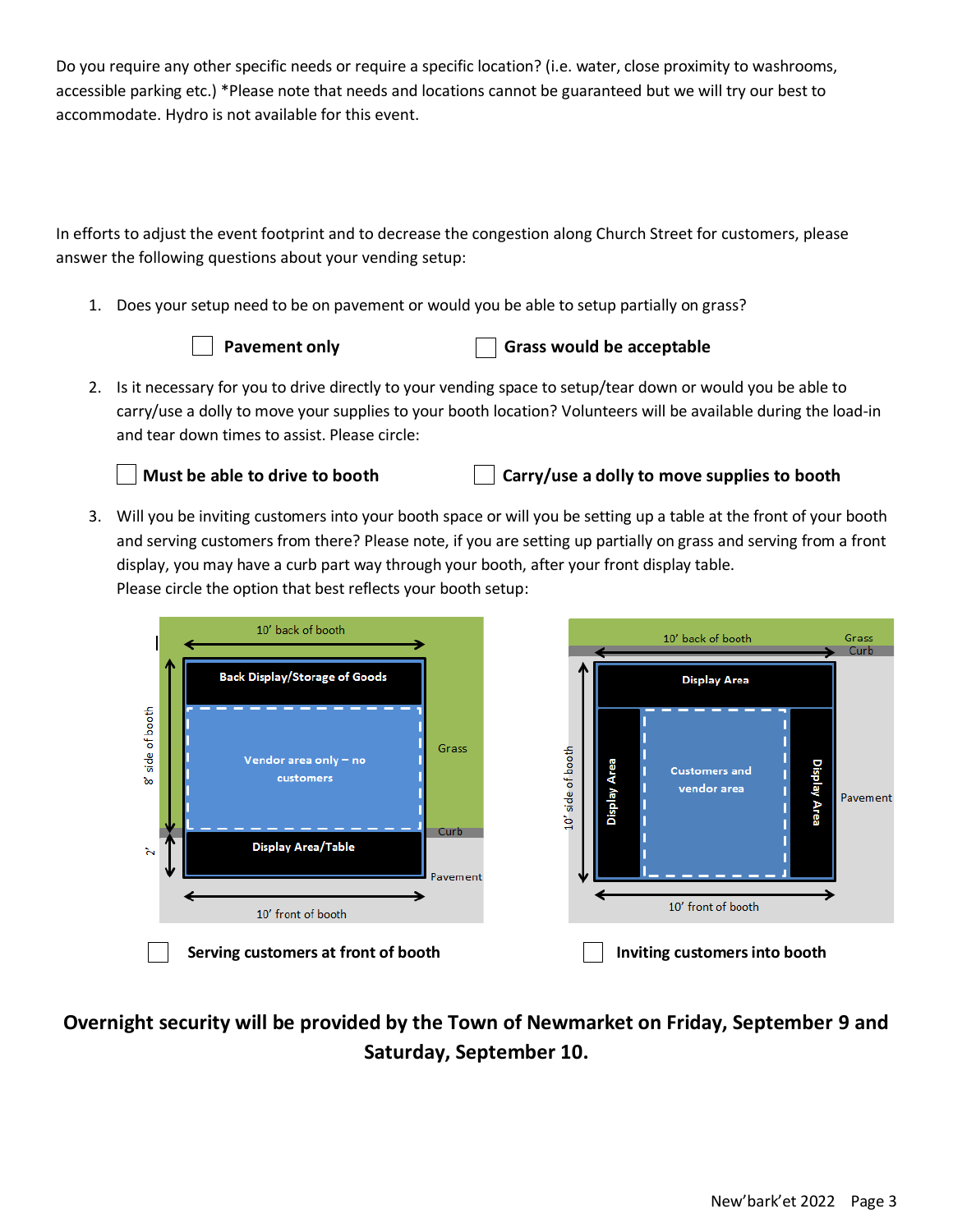#### **Vendor Rules and Regulations**

- 1.) Set up can be completed Friday Sept 9<sup>th</sup> between 5pm and 7:30 p.m. or Saturday Sept. 7<sup>th</sup> from 6 to 9 a.m. All set up must be completed within 1 hour before the start of the event time. If you do not set up prior to the event your space is subject to forfeit and may be occupied by another group.
- 2.) All vendors must be directly related to the theme of the event (dog or pet) and approved by organizer.
- 3.) All booths must be staffed for the entire duration of the event. At no time can any booth or space be left unattended.
- 4.) The booth fee includes a 10' x 10' space only. You are responsible for all of your set up, tear down and any items to accompany your space. Any equipment including but not limited to chairs, tables, garbage, canopies, signs, power will be the responsibility of the vendor. All canopies are required to be weighted down (staking is not permitted). You are responsible to provide your own weights and to make sure your canopy is secure. Extra weights are not available the day of the event.
- 5.) For any music or sound amplification the maximum decibel level for amplification cannot exceed 85 decibels.
- 6.) All garbage collected at the space during the event is the responsibility of the vendor. Nothing can be left after the event. A garbage bin will be provided by the event organizer for vendors to dispose of their garbage.
- 7.) All food vendors (for humans only) must complete and submit a York Region Public Health vendor application form for special events. This form is available at [https://www.york.ca/health/food](https://www.york.ca/health/food-safety/special-events-farmers-markets-and-wild-game-dinners)[safety/special-events-farmers-markets-and-wild-game-dinners](https://www.york.ca/health/food-safety/special-events-farmers-markets-and-wild-game-dinners) . This must be completed within 2 weeks of the event and submitted to the Region. This is mandatory.
- 8.) The Town is dedicated to eliminating single use plastics. If you are planning on using single use plastics at a Town event (e.g. plates, cups, straws, balloons, plastic water bottles etc.) please let the Recreation Programmer know and we may be able to suggest a green alternative.
- 9.) No smoking, alcohol, fireworks, weapons, or illegal substances are allowed at any event. Due to the amount of animals at New'bark'et, all excessive noise makers and balloons are not allowed.
- 10.) If you are using a generator for power it must be classified as low noise. Town staff reserve the right to refuse the use of the generator.
- 11.) This festival is held rain or shine. In the event of severe inclement weather, (e.g. thunderstorm, tornado, extreme temperatures) Town of Newmarket staff will make the decision to cancel or postpone the event.
- 12.) All items for sale must be confined to the designated booth space. No aggressive sales or fundraising will be permitted.
- 13.) Parking will only be allowed and available in designated areas. No cars, vans, trucks will be permitted in the vendor areas unless approved before hand by the event organizer.
- 14.) The Town will not be responsible for any damage to vendor space and vendors assume all liability in attending the event.
- 15.) For advertising on social media, the Facebook event page will be posted in August 2022 and closer to the event, the Town will be posting on Twitter and Instagram @TownofNewmarket. You are welcome and encouraged to share our posts on all platforms and invite your followers to the event however please do not create your own Facebook event using the official Town of Newmarket